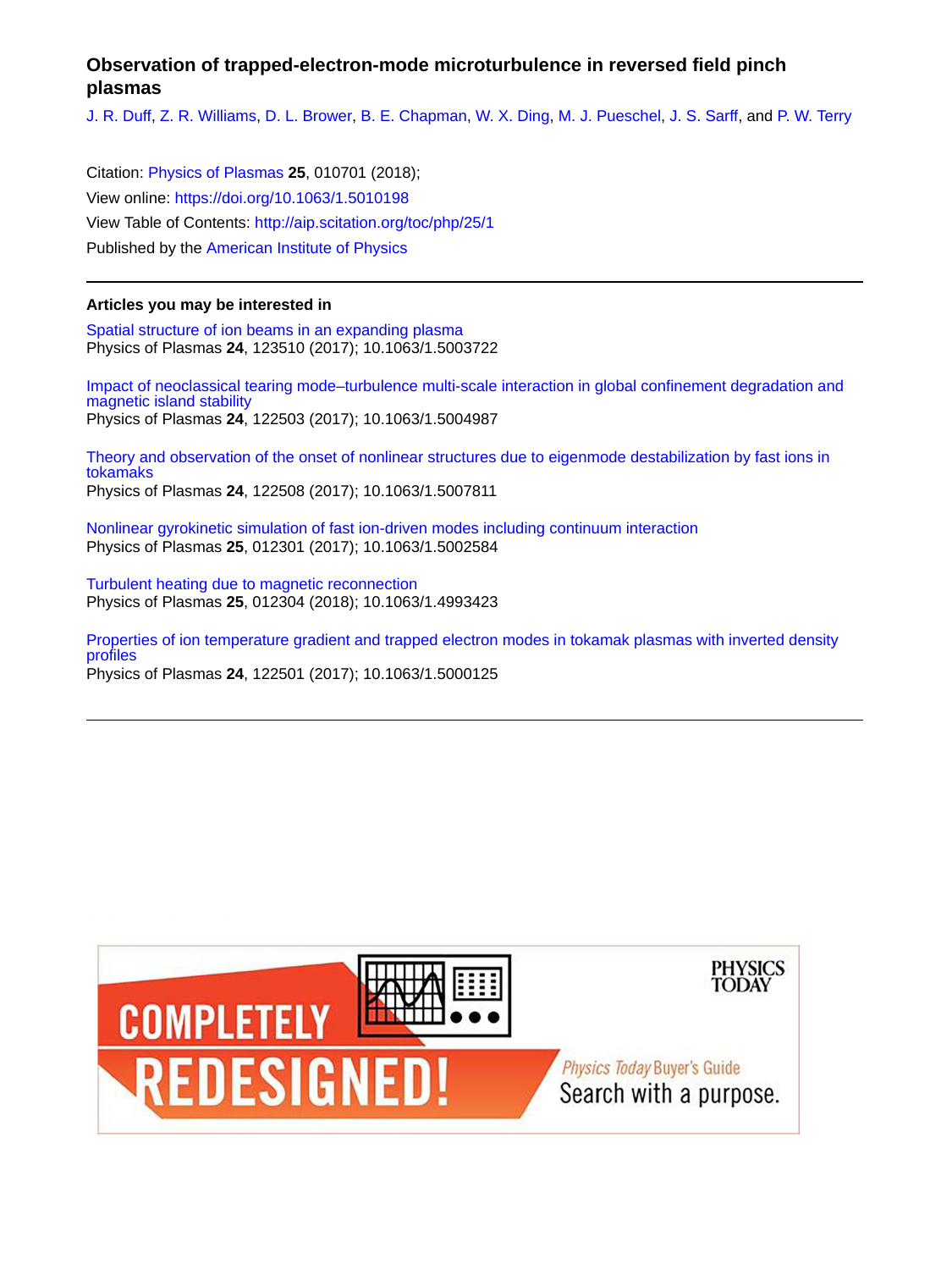

## [Observation of trapped-electron-mode microturbulence in reversed field](https://doi.org/10.1063/1.5010198) [pinch plasmas](https://doi.org/10.1063/1.5010198)

J. R. Duff,<sup>1</sup> Z. R. Williams,<sup>1</sup> D. L. Brower,<sup>2</sup> B. E. Chapman,<sup>1</sup> W. X. Ding,<sup>2</sup> M. J. Pueschel,<sup>1</sup> J. S. Sarff, $<sup>1</sup>$  and P. W. Terry<sup>1</sup></sup>

<sup>1</sup>Department of Physics, University of Wisconsin-Madison, Madison, Wisconsin 53706, USA  $^2$ Department of Physics and Astronomy, University of California, Los Angeles, California 90095, USA

(Received 23 October 2017; accepted 19 December 2017; published online 29 December 2017)

Density fluctuations in the large-density-gradient region of improved confinement Madison Symmetric Torus reversed field pinch (RFP) plasmas exhibit multiple features that are characteristic of the trapped-electron mode (TEM). Core transport in conventional RFP plasmas is governed by magnetic stochasticity stemming from multiple long-wavelength tearing modes. Using inductive current profile control, these tearing modes are reduced, and global confinement is increased to that expected for comparable tokamak plasmas. Under these conditions, new short-wavelength fluctuations distinct from global tearing modes appear in the spectrum at a frequency of  $f \sim 50 \text{ kHz}$ , which have normalized perpendicular wavenumbers  $k_{\perp} \rho_s \leq 0.2$  and propagate in the electron diamagnetic drift direction. They exhibit a critical-gradient threshold, and the fluctuation amplitude increases with the local electron density gradient. These characteristics are consistent with predictions from gyrokinetic analysis using the GENE code, including increased TEM turbulence and transport from the interaction of remnant tearing magnetic fluctuations and zonal flow. Published by AIP Publishing. <https://doi.org/10.1063/1.5010198>

The confinement of energy, particles, and momentum in a toroidal magnetic confinement fusion reactor plasma is anticipated to be limited by plasma turbulence. In presentday tokamak and stellarator plasmas, microturbulence associated with a variety of drift waves on scales close to the poloidal gyroradius is most often thought to be responsible for turbulent transport.<sup>[1,2](#page-5-0)</sup> Larger-scale fluctuations can degrade confinement as well. For example, in conventional reversed field pinch (RFP) plasmas, multiple tearing modes arise with overlapping magnetic islands that cause the magnetic field to become stochastic over a large volume of the plasma. Parallel streaming becomes a potent transport mechanism in this case. $3-6$  Stochastic transport is also important in microturbulence.<sup>[7](#page-5-0)</sup> Understanding and controlling turbulent transport remains a central goal for magnetic confinement fusion research, and examining the behavior of these processes in different magnetic configurations offers an effective way to develop predictive models that are robust over a wide range of plasma parameters and magnetic configuration variables.

While conventional RFP plasmas suffer tearing instability, inductive current profile control yields a ten-fold improvement in global energy and particle confinement by suppressing large magnetic fluctuations associated with tear $ing.<sup>8-10</sup>$  Improved confinement is also obtained in selforganizing RFP plasmas through a spontaneous transition to the quasi-single-helicity regime in which one tearing-kink mode is dominant and secondary tearing modes are reduced.<sup>[11](#page-5-0)</sup> Once tearing is sufficiently suppressed, microturbulence could limit confinement in the RFP as it does in tokamak and stellarator plasmas. Recent gyrokinetic modeling reveals drift wave instability for the RFP configuration, with some properties distinct from those seen in tokamak and stellarator configurations.<sup>[12](#page-5-0)–[15](#page-5-0)</sup> The critical gradient threshold for instability is larger in the RFP as a consequence of the dominant poloidal magnetic field. Zonal flows are also predicted to be much stronger, and the nonlinear up-shift for the critical gradient yields predictions for relatively smaller transport from saturated turbulence.<sup>[16,17](#page-5-0)</sup> However, zonal flows can be weakened by magnetic fluctuations,  $^{18,19}$  as originally understood in the context of the nonzonal transition of tokamak Cyclone-Base-Case ion temperature gradient (ITG) turbulence. There it was found that above a threshold in plasma  $\beta$  (the ratio of plasma pressure to magnetic field pressure), magnetic fluctuations associated with nonlinearly excited stable modes $^{20}$  $^{20}$  $^{20}$  are capable of inducing an irreversible charge loss from rational surfaces, thereby disabling zonal flows and markedly raising transport levels. In the RFP, zonal-flow disabling magnetic fluctuations do not require nonlinear excitation mechanism tied to microinstability; rather, they are present from the global instability of tearing modes, even when tearing modes are reduced to a lower level by inductive control. The inclusion of an *ad hoc* magnetic fluctuation in the gyrokinetic analysis of trapped-electron-mode (TEM) turbulence in the RFP to mimic the presence of residual tearing modes results in a reduction in zonal flows and an increase in the turbulence and transport.<sup>[14](#page-5-0)</sup>

In this letter, we describe the first experimental evidence for trapped-electron-mode (TEM) turbulence in an RFP plasma. Inductive current profile control is used to access plasmas with reduced tearing instability in the Madison Symmetric Torus  $(MST)^{21}$  $(MST)^{21}$  $(MST)^{21}$  RFP experiment. Density fluctuation measurements using advanced far infrared (FIR) interferometry reveal emergent fluctuations that are localized to the large-density-gradient region, propagate in the electron diamagnetic drift direction, and have  $k_{\perp} \rho_s = 0.1$ –0.2, where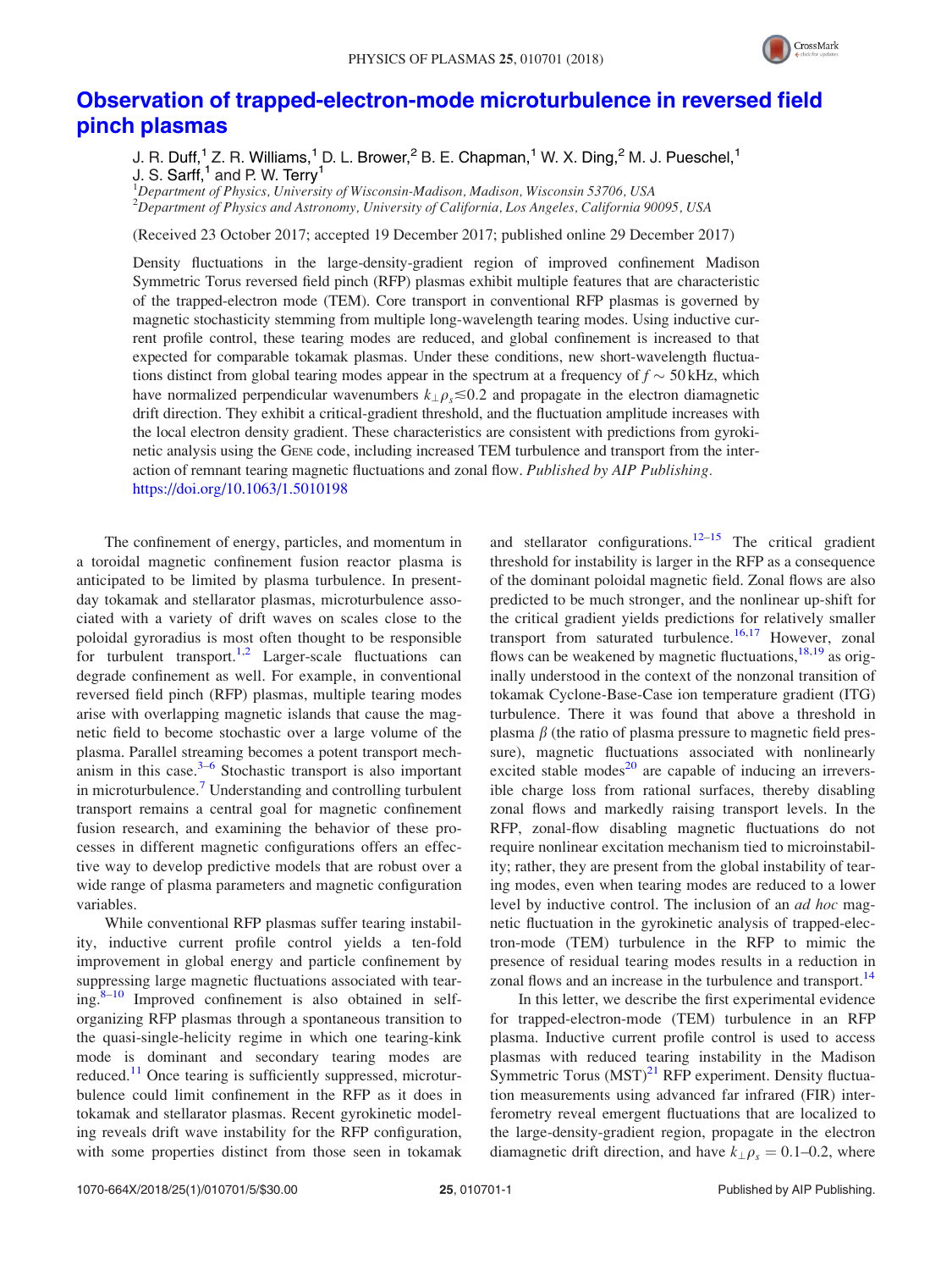$k_{\perp}$  is the perpendicular (toroidal) wavenumber and  $\rho_s$  is the ion sound gyro-radius. The mode amplitude exhibits a clear critical-gradient threshold in the electron density. These characteristics are consistent with gyrokinetic modeling using the  $G_{ENE}^{22}$  $G_{ENE}^{22}$  $G_{ENE}^{22}$  code that predicts unstable TEMs in the strong-gradient region of the plasma ( $r/a \ge 0.7$ ). Previous work has shown that TEM turbulence is important in tokamak and stellarator plasmas,  $23-31$  but the interaction of turbulence-generated zonal flows and global tearing instabilities is an important, new physics element exposed by gyrokinetic studies for RFP plasmas. The measurements reported here support the importance of this interaction. A particular goal of the gyrokinetic modeling performed in conjunction with the experiment is to determine if the level of residual magnetic fluctuations required to match the transport rates is consistent with the experiment, supporting the theoretical hypothesis that residual magnetic fluctuations can significantly impact zonal flows and increase microturbulent transport.

The MST produces RFP plasmas with major radius,  $R_0 = 1.5$  m, minor radius,  $a = 0.5$  m, and plasma current,  $I_p \lesssim 600 \text{ kA.}^{21}$  Measurements reported here were obtained in 200 kA deuterium discharges with central-chord line-averaged density  $\bar{n}_{e,0} = 0.6 \pm 0.1 \times 10^{19} \text{m}^{-3}$  and core electron temperature up to  $T_e(0) \approx 1.0 \,\text{keV}$ . Reduced-tearing plasmas with improved energy confinement are achieved in MST using inductive pulsed-parallel current drive  $(PPCD)$ .<sup>[8,32](#page-5-0)</sup> During PPCD, a programmed ramp of the toroidal magnetic field generates parallel induction targeted to the outer region of the plasma, and the broadening of the current density $^{33,34}$  $^{33,34}$  $^{33,34}$ profile reduces poloidal mode number  $m = 1$  tearing modes and their associated magnetic fluctuations. The stochastic transport typical for conventional RFP plasmas is thus greatly reduced. In response, the core electron temperature nearly triples even though the ohmic heating power is simultaneously reduced. This results in dramatically improved, tokamak-like energy and particle confinement in the RFP. $9,10$  $9,10$  $9,10$ 

A multi-chord, far-infrared  $(\lambda = 432 \,\mu\text{m})$ , laser-based heterodyne interferometer-polarimeter system is used on MST to measure profiles of the equilibrium and fluctuating electron density (as well as components of the current density and magnetic field, not discussed here). $35,36$  The diagnostic consists of 11 vertically viewing, single-pass chords with horizontal separation  $\Delta R \approx 8$  cm, covering nearly the entire plasma cross section, where  $(R, Z)$  is a poloidal plane in cylindrical coordinates. Adjacent chords are alternately staggered 5 toroidally, allowing the measurement of the toroidal wavelength of the fluctuations using two-point correlation methods. The interferometer has a bandwidth of 1 MHz and is sensitive to toroidal wavenumbers,  $k_{\varphi} < 1 - 2 \text{ cm}^{-1}$ . The ion gyroradius is  $\rho_i \leq 2$  cm for these plasmas.

Conventional RFP plasmas exhibit density fluctuations that are strongly correlated with tearing mode dynamics, including nonlinear three-wave interactions that energize stable modes and generate broadband turbulence.<sup>37</sup> Therefore, a broadband reduction in density fluctuations associated with tearing is anticipated with PPCD due to this correlation. Figure 1 shows ensemble-averaged frequency power spectra for line-integrated electron density fluctuations measured in



FIG. 1. Frequency power spectra for line-integrated electron density fluctuations in tearing-dominated (black) and improved-confinement (red) plasma conditions at impact parameter  $x = 0.43$  m. The tearing-dominated spectrum is averaged over  $t = 10-11$  ms, and the improved-confinement spectrum is averaged over  $t = 20-21$  ms with respect to Fig. [2.](#page-3-0)

200 kA tearing-dominated and improved-confinement plasma conditions. For both regimes, the data were measured in the outer region of the plasma at an impact parameter of  $R - R_0$  $\equiv x = 0.43$  m relative to the geometric axis,  $R_0$ . The shotaveraged fluctuation power spectrum for tearing-dominated conditions is measured in a 1 ms time window before PPCD is active and a 1 ms window near the end of the inductive control phase when the density and temperature attain their maximum values. The typical frequency range for the dominant  $m = 1$ ,  $n \ge 2R_0/a$  tearing modes in the standard RFP spectrum is  $f \approx 10$ –30kHz, where *n* is the toroidal mode number. However, the outer-chord density fluctuation spectrum for the tearing dominated regime is relatively featureless due to the contributions from many modes.<sup>38</sup>

As anticipated, the density fluctuations are reduced at most frequencies with PPCD, but Fig. 1 shows that a new spectral peak appears at a frequency of  $f \sim 50$  kHz. These emergent fluctuations are the focus of this letter, and the measurements described below reveal that they are consistent with density-gradient-driven trapped electron modes (TEMs) predicted to be unstable in gyrokinetic modeling of PPCD plasma equilibria. The relatively narrow width of the power spectrum is similar to the "quasi-coherent" characteristic of TEM turbulence observed in several tokamak plasmas.[29](#page-5-0),[39,40](#page-5-0)

A spectrogram for the evolution of the line-integrated density fluctuations at  $x = 0.43$  m for an ensemble-average of 142 PPCD plasmas is shown in Fig. [2\(a\).](#page-3-0) The PPCD programming is initiated at  $t = 10$  ms, which is about the time of peak  $I_p$  following plasma formation at  $t = 0$ . At 10 ms, the dominant density fluctuations are associated with tearing fluctuations, i.e., the "tearing dominated" spectrum in Fig. 1. As PPCD sets in, tearing fluctuations subside, and the new spectral peak forms at higher frequencies. These emergent density fluctuations are observed over the MST full range of plasma current, but the frequency spectral width of the new peak is the narrowest for 200 kA PPCD plasmas. The maximum plasma pressure is obtained at the end of the PPCD control phase, $10$  which is followed by a return to tearingdominated conditions at  $t > 22$  ms.

The amplitude of the emergent density fluctuations is peaked in the outer region of the plasma where the gradient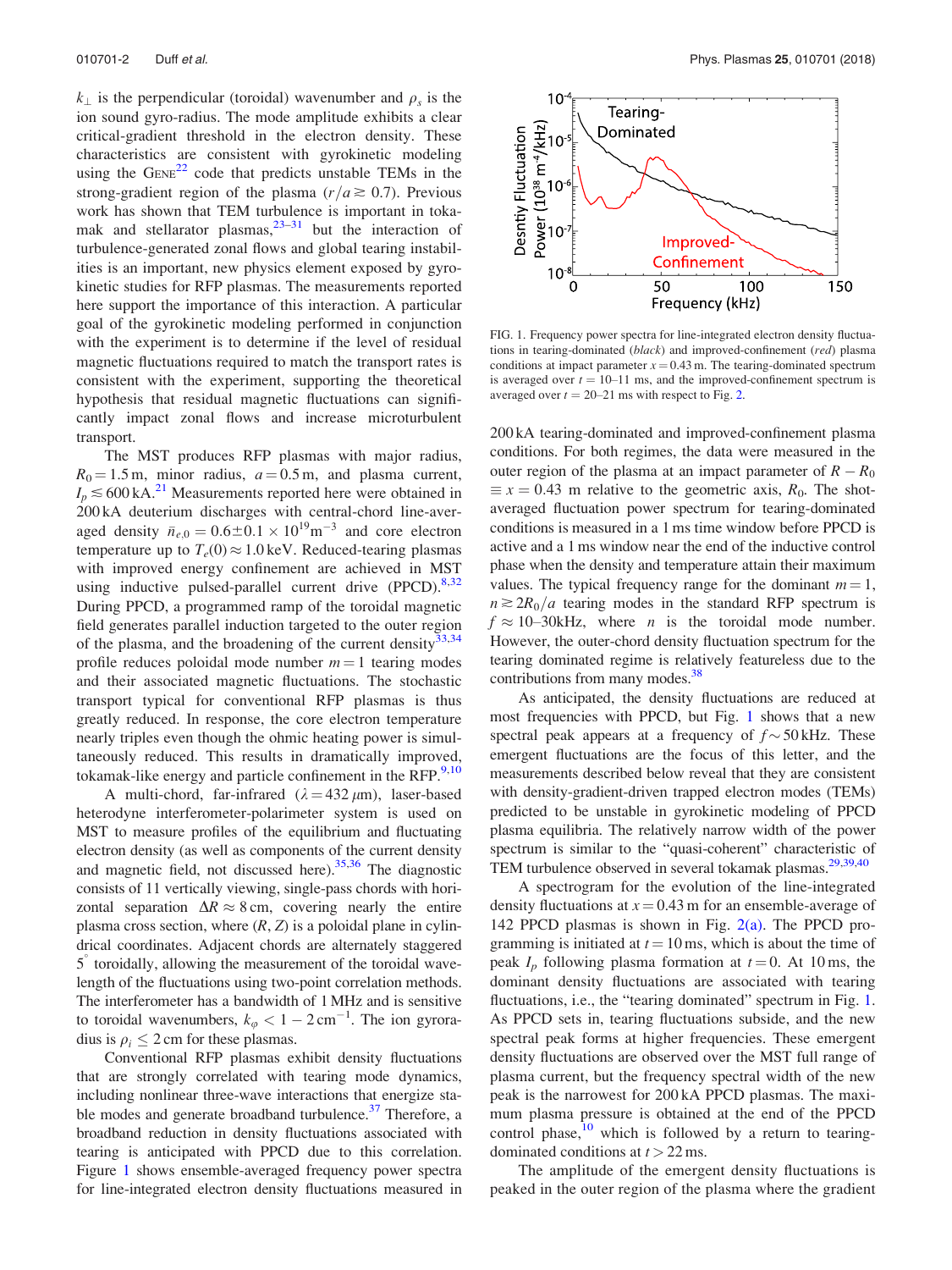<span id="page-3-0"></span>

FIG. 2. Evolution of (a) the line-integrated electron density fluctuation power at  $x = 0.43$  m and (b) the equilibrium density gradient for an ensemble of PPCD plasmas. The evolution of the inverse normalized density gradient scale length,  $R_0 \langle |\nabla n_e|_{0.8} \rangle / \langle n_e \rangle |_{0.8}$ , for radius  $r/a = 0.8$  is shown in (c).

in the equilibrium (flux-surface-averaged) density is the strongest. Figure 3 shows the ensemble-averaged fluctuation power of the line-integrated density fluctuations,  $\langle \tilde{n}_e^2 \rangle_{x_i}$ , for each interferometer chord,  $x_i$ , integrated over the frequency band 40–65 kHz to isolate the emergent fluctuations. Angle brackets  $\langle \rangle$  denote an ensemble average. The ensemble average of the Abel-inverted density profiles,  $\langle n_e(r) \rangle$ , at 20 ms mapped to the midplane (Z = 0) is also plotted in Fig. 3. The time evolution of the gradient in the density calculated from the inverted profiles,  $\langle \nabla n_e(r,t) \rangle$ , is plotted in Fig.  $2(b)$  for the outer region of the plasma, which shows that the emergence of the fluctuation coincides with an increase in  $|\nabla n_e|$ .



FIG. 3. Ensemble average of Abel-inverted density profiles on midplane at 20 ms (black) and ensemble-averaged amplitude of line-integrated density fluctuation frequency integrated from 40 to 65 kHz (red). The error bars represent one standard deviation in the data.

The emergent density fluctuations exhibit a clear density-gradient-threshold behavior, as shown in Fig. 4. The fluctuation power varies shot-to-shot depending on factors such as the degree of tearing suppression, which regulates increases in the plasma pressure and global confinement. The shot ensemble is binned according to the magnitude of the mean density gradient measured in each plasma, and the inverse normalized gradient scale length characteristic of the strong-gradient region,  $R_0\langle |\nabla n_e|_{0.8}\rangle / \langle n_e \rangle |_{0.8}$ , is calculated for each bin, where  $n_e$  and  $|\nabla n_e|$  are evaluated at  $r/a = 0.8$ . (Note that the local density gradient scale length,  $L_n$  $\equiv n_e(r)/|\nabla n_e|$ , is not a constant since the radial width of the strong-gradient region is comparable to  $L_n$ .) The power in the emergent fluctuations,  $\langle \tilde{n}_e^2 \rangle$ , increases when the gradient exceeds the threshold  $R_0 \langle |\nabla n_e|_{0.8} \rangle / \langle n_e \rangle |_{0.8} \ge 18$ , as seen in Fig. 4. The time evolution of  $R_0 \langle |\nabla n_e|_{0.8} \rangle / \langle n_e \rangle |_{0.8}$  (averaged over the full ensemble) is plotted in Fig.  $2(c)$ , which shows the inverse gradient scale length increase over the duration of PPCD. A similar analysis for the electron temperature gradient,  $|\nabla T_e|$ , does not exhibit clear critical-gradient behavior although the Thomson scattering measurements in the outer region of MST plasmas presently have relatively large uncertainty due to stray laser light issues. Efforts to improve Thomson scattering are underway. Ion temperature measurements are not available for these plasmas.

The toroidal wavelength of the fluctuations is determined by the phase shift between measurements along the two outboard-most interferometer chords that are separated 5° toroidally ( $R_0\Delta\varphi = 13$  cm). These chords are tangent to magnetic surfaces that have safety factor  $q \Rightarrow 0$  and are therefore most sensitive to fluctuations with  $ak_{\theta} \approx ak_{\parallel} \leq 1$ . The two-point-correlation frequency-wavenumber power spectrum at  $t = 20$  ms is shown in Fig. [5.](#page-4-0) In the  $f \approx 50$  kHz range where the emergent fluctuations are the largest, the toroidal wavenumbers are  $k_{\varphi} \approx -(0.1-0.2)$ cm<sup>-1</sup>, where the minus sign corresponds to wave propagation in the electron diamagnetic drift direction. This is opposite to the direction of propagation of the residual  $f \sim 15$  kHz core-resonant tearing modes,  $k_{\varphi} \approx 0.04 \text{ cm}^{-1}$  ( $n \approx 6$ ), which acquire finite frequency from plasma flow. The density fluctuations



FIG. 4. Line-integrated density fluctuation power,  $\langle \hat{n}_e^2 \rangle$  (40–60 kHz), measured at  $x = 0.43$  m versus inverse normalized density gradient scale length, computed at  $r/a = 0.8$ . The error bars represent one standard deviation in the data in both the x and y axes.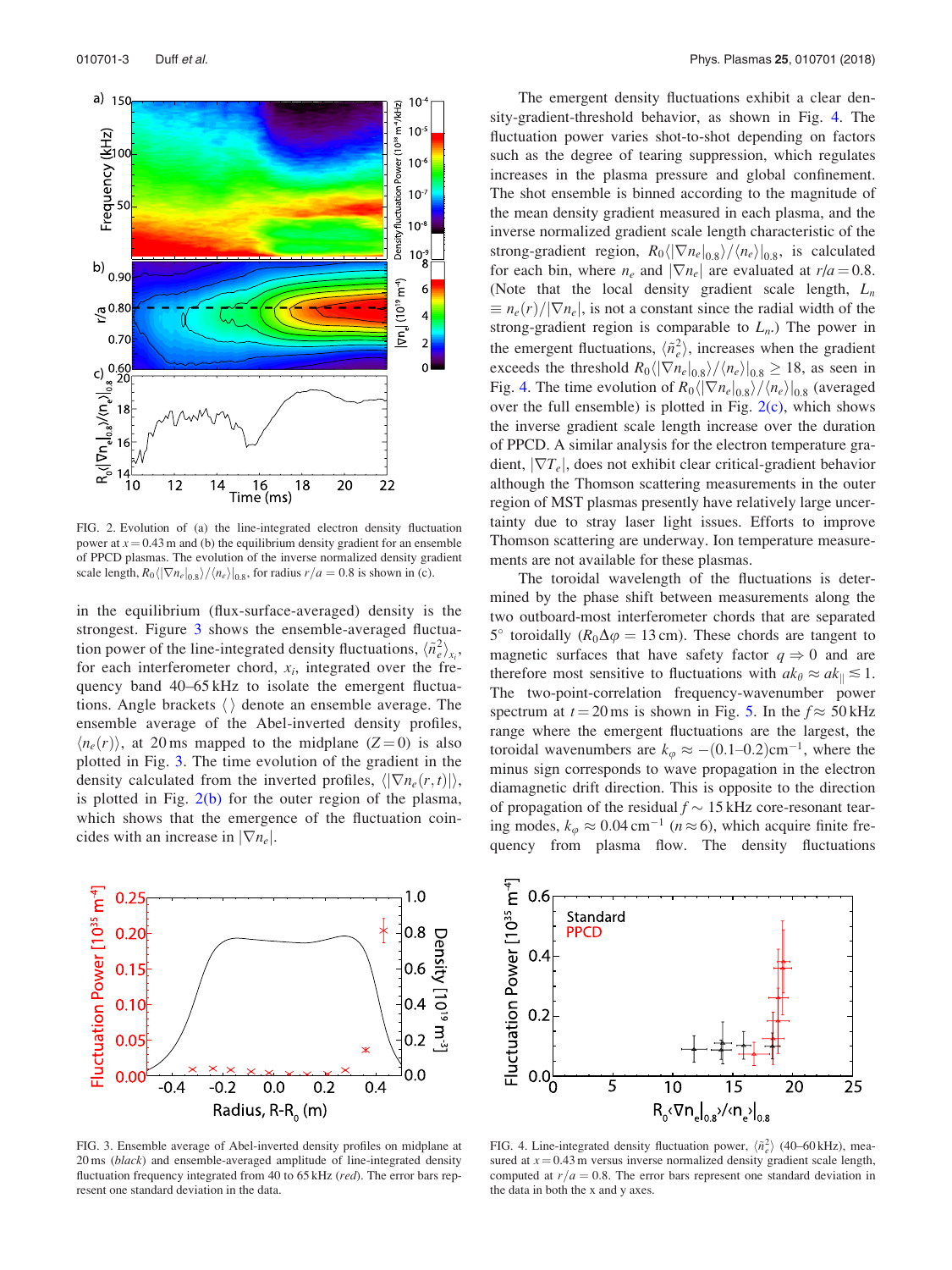<span id="page-4-0"></span>

FIG. 5. Frequency-wavenumber power spectrum of the line-integrated electron density fluctuations at  $x = 0.43$  m at 20 ms. The positive (negative) wavenumber corresponds to wave propagation in the ion (electron) diamagnetic drift direction.

associated with residual tearing modes are still resolved in Fig. 5. The toroidal plasma flow is small near  $r/a = 0.8$ , <sup>41,42</sup> and so, the Doppler shift of the emergent fluctuations is small and, if nonzero, likely to also be in the ion drift direction.

The measured features of the emergent density fluctuations are consistent with electron-branch drift waves. They exhibit a critical-gradient threshold, propagate in the electron diamagnetic drift direction, and have  $k_{\perp} \rho_s \leq 0.2$ , where  $\rho_s \approx \rho_i$  $\leq$  2 cm is the ion sound gyro-radius. Linear and nonlinear initial value flux-tube gyrokinetic studies are performed using the GENE code<sup>22</sup> with equilibrium profiles based on  $200 \text{ kA}$  PPCD plasmas. The modeled region corresponds to  $r/a > 0.7$  in MST with an effective minor radial width of  $\Delta r = 10\rho_s$ . Linear simulations predict that the density-gradient-driven TEM is the fastest growing mode with  $k_y \rho_s = 0.1 - 1.2$ . The linear growth rate exhibits a critical-gradient threshold at  $R_0 \nabla n/n \approx 20$ , as shown in Fig. 6; this is higher than for typical tokamak equilibria by  $\sim R_0/a$ .<sup>[15](#page-5-0)</sup> Nonlinear GENE simulations show the formation



FIG. 6. (Blue diamonds) Linear TEM growth rates,  $\gamma$ , normalized to the ion sound speed crossing time,  $c_s/R_0$ ; (purple triangles) turbulent electron heat flux,  $Q_{es}^e$ , in nonlinear simulations, normalized to  $c_s \rho_s^2 n_e T_e / R_0^2$ ; and (red squares)  $Q_{es}^e$  with imposed  $\tilde{B}_r/B_0 = 0.4\%$ . All cases are for  $r/a = 0.8$  and plotted versus the inverse density gradient scale length.

of exceptionally strong zonal flow in saturated TEM turbulence, $^{13}$  which yields a nearly five-fold nonlinear (Dimts-like<sup>43</sup>) upshift in the critical density gradient (Fig.  $6$ ).<sup>17,44</sup> The experimental density gradient is much smaller than this upshifted value, implying small TEM-generated zonal flow in the MST plasma.

Since GENE and other gyrokinetic codes are not yet capable of modeling the self-consistent interaction of multiple, nonlinearly interacting global tearing modes and microturbulence, the impact of remnant tearing modes in PPCD plasmas is modeled in GENE using an imposed, stationary magnetic perturbation,  $A_{\parallel}$ , with  $k_x \rho_s = 0$ ,  $k_y \rho_s = 0.2$ , and a Gaussian z-profile in the flux-tube volume. The amplitude of  $A_{\parallel}$  corresponds to  $B_r/B \approx 0.4\%$ , which is comparable to measured  $\widetilde{B}_r$  at  $r/a = 0.8$ . The imposed  $\widetilde{A}_{\parallel}$  is disruptive to the TEMgenerated zonal flow, $14$  and the turbulence saturates closer to the linear critical-gradient threshold, negating the nonlinear upshift (Fig.  $6$ ). The turbulent transport is therefore much larger when the density gradient is comparable to the experimental value. The electrostatic-fluctuation-driven electron heat flux,  $Q_{es}^e \approx 15 \rho_s^2 (c_s/R_0) (L_{T_e}/R_0) n_e \nabla T_e$ , for the leftmost square-symbol data point in Fig. 6 corresponds to  $\chi_e \approx 20 \text{ m}^2/\text{s}$  using experimental parameters, close to the experimental value.

It is well documented that stochastic transport $3$  associated with overlapping tearing modes is the dominant heat transport mechanism in the core of conventional MST plas-mas,<sup>[4,6](#page-5-0)</sup> and this transport is greatly reduced with PPCD. However, given the MST close-fitting conducting shell, the magnetic field is weakly stochastic in the outer region, even in conventional RFP plasmas.<sup>[45](#page-5-0)</sup> The stochastic electron heat transport in 200 kA PPCD plasmas at  $r/a \geq 0.7$  is approximately  $\chi_{e, st} = v_{th, e} D_m \leq 2 \text{ m}^2/\text{s}$ , where  $D_m \leq 4 \times 10^{-7} \text{ m}$  is the estimated stochastic magnetic field diffusivity associated with the measured amplitudes of tearing modes resonant at  $r/a > 0.7$ . Previous experimental power balance measurements yield an electron heat diffusivity of  $\chi_e \gtrsim 10 \text{ m}^2/\text{s}$  in the outer region of similar 200 kA PPCD plasmas.<sup>[9,10](#page-5-0)</sup> This is comparable to the nonlinear GENE simulation prediction and much larger than the stochastic transport estimate. We conclude that electron heat transport from TEM turbulence is likely dominant in the edge of PPCD plasmas, but it is essential to account for the interaction with remnant tearing modes. This interaction does not rely on the magnetic field being stochastic.

In summary, density fluctuations with characteristics consistent with density-gradient-driven trapped electron modes emerge in reduced-tearing MST RFP plasmas. Gyrokinetic modeling is consistent with experimental measurements, but it is necessary to consider the impact of remnant tearing fluctuations in order to have consequential turbulent transport, which would otherwise be negligible due to exceptionally strong zonal flow. Critical gradient behavior is characteristic of microturbulence that regulates heat and particle transport, for example, the "stiffness" observed in core temperature profiles of tokamak plasmas.<sup>[28,29,46–48](#page-5-0)</sup> The critical gradient behavior in Fig. [4](#page-3-0) suggests the same that applies for PPCD's reduced-tearing conditions. The gyrokinetic modeling predictions for large critical gradients and